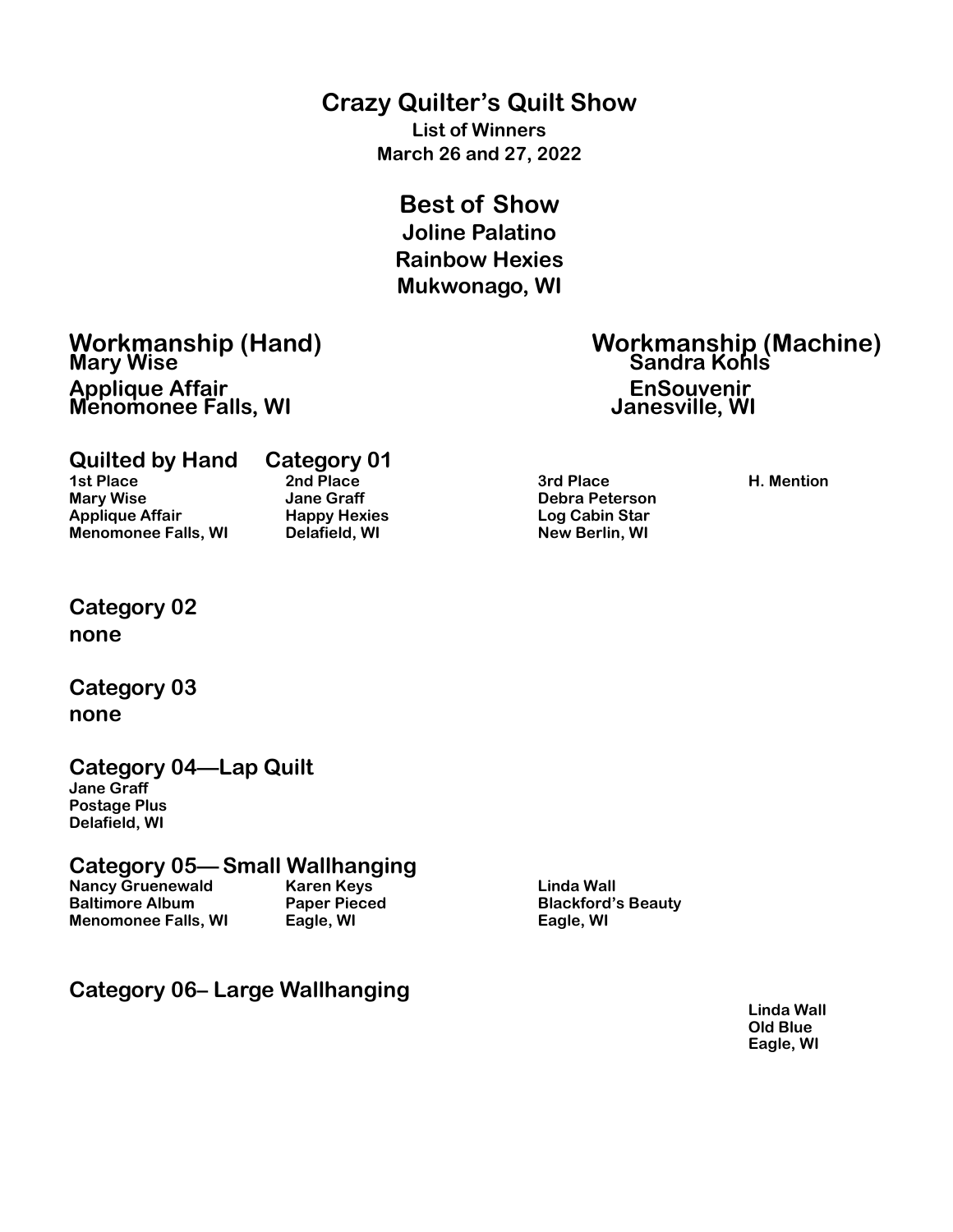#### **Stationary Machine Quilted**

#### **Category 7—Bed Quilts**

**1st Place 2nd Place 3rd Place H. Mention Kathryn Komassa Joan Ledanski Kristin Kulinski Patti Katcha Bali Wedding Star Lallaploosa Compass Fairies Pleasant Prairie, WI East Troy, WI CHANGE Muskego, Wi CHANGE MUSKEGO, WI** 

**Category 8—Novelty none**

#### **Category 9—Crib/Juvenile**

| $         -$<br><b>Bonnie Jensen</b><br><b>Ebbenn</b><br>Waukesha, WI | _ _ _ _<br>Linda Schubert<br><b>Everything Baby</b><br>Franklin, WI | <b>Christine Motl</b><br><b>Tula Pink Blocks</b><br>Jefferson. WI |  |
|-----------------------------------------------------------------------|---------------------------------------------------------------------|-------------------------------------------------------------------|--|
|                                                                       |                                                                     |                                                                   |  |

### **Category 10—Lap Quilt**

| Jo Jacobi      | Linda Schubert          | <b>Pat Titus</b>      | <b>Cindy Osinski</b>  |
|----------------|-------------------------|-----------------------|-----------------------|
| Civil War Star | <b>Enchanted Garden</b> | <b>Star Challenge</b> | <b>Basket Flowers</b> |
| East Troy, WI  | Franklin, WI            | <b>Burlington, WI</b> | Mukwonago, WI         |
|                |                         |                       |                       |

#### **Category 11—Sm Wallhanging**

| <b>Bonnie Jensen</b> | Rita Maciona | <b>Sue Cesar</b>  | Sandra Hohls   |
|----------------------|--------------|-------------------|----------------|
| Tanem Homestead      | Chirp        | <b>Nutcracker</b> | Aloha          |
| Waukesha, WI         | Elkhorn, WI  | Mukwonago, Wi     | Janesville, WI |
|                      |              |                   |                |

#### **Category 12—Lg Wallhanging**

**Linda Schubert Nancy Gruenewald Kristin Kulinski Sue Cesar Picnic Time Commentime Summertime Moon Tender String Along Franklin, WI Menomonee Falls, WI East Troy, WI Mukwonago, WI**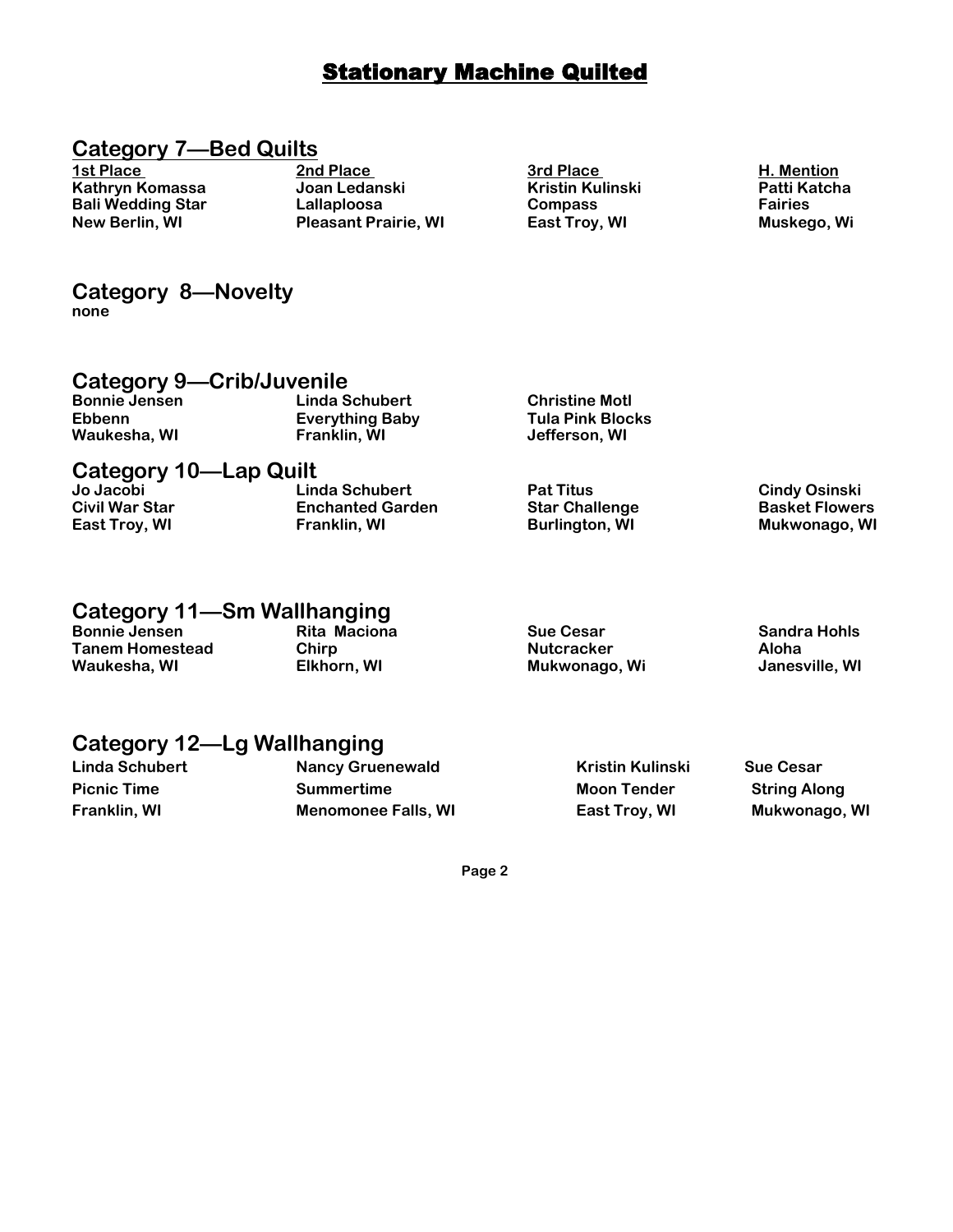#### Moveable Machine Hand Guided

#### **Category 13—Bed Quilts**

**1st Place 2nd Place 3rd Place H. Mention Sandra Kohls SusanSchlobohm Renee Thompson Janet Sopa EXAM Seven Sisters Acorn<br>
Conomowoc, WI Mukwonago, WI Stranklin, WI Janesville, WI COONOMOWOC, WI COONOMIC MUKWONAGO, WI** 

### **Category 14—Novelty**

**Mukwonago, WI Caledonia, Wi** 

**Mary Wolter Sincerely Yours My Happy Place** 

#### **Category 15—Crib/Juvenile**

**Carol Thomas Jake's Spiral crown Eagle, WI** 

#### **Category 16—Lap Quilt**

#### **Mary Enge Rita Maciona Renee Thompson Juleen Jaeger Snowmen Thinking of Spring Marquise Constraining Spring Marquise Marquise New Berlin, WI <b>Elkhorn, WI Mukwonago, WI New Berlin, WI**

### **Category 17—Sm Wallhanging**

**Renee Thompson Janet Sopa Joanne Howe Summer Blooms Spools Calamity Twist Mukwonago, WI** 

#### **Category 18—Lg Wallhanging**

Rita Maciona **Mary Enge State State Champson** Nancy Gruenewald **Hometown Baltimore Halloween Hop to it Adoration Adoration Elkhorn, WI New Berlin, WI Mukwonago, WI Menomonee Falls, WI**

**Mukwonago, WI**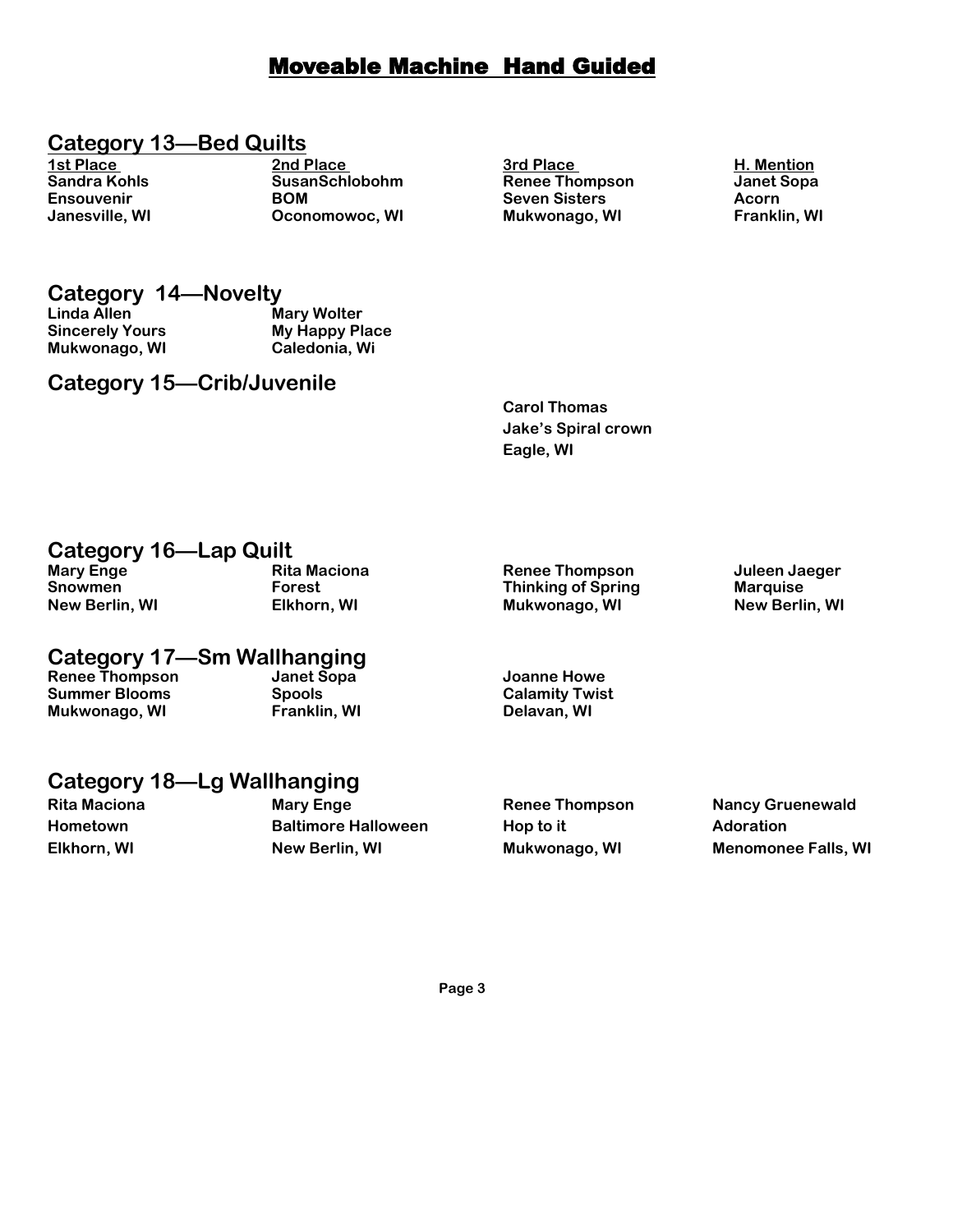#### Moveable Machine Computer Guided

#### **Category 19—Bed Quilts**

| 1st Place                  | 2nd Place              | 3rd Place               | H. Mention            |
|----------------------------|------------------------|-------------------------|-----------------------|
| <b>Nancy Gruenewald</b>    | <b>Sherry Gruhn</b>    | <b>Jean Cruikshank</b>  | <b>Louise Haddon</b>  |
| <b>Garden Party</b>        | Joys of Winter         | <b>Primrose Lane</b>    | <b>Reflections</b>    |
| <b>Menomonee Falls, WI</b> | <b>Union Grove, WI</b> | Waukesha, WI            | Milwaukee, WI         |
| Category 20-Novelty        |                        |                         |                       |
|                            | <b>Cindy Osinski</b>   | Amy Stolowski           |                       |
|                            | <b>Snowflakes</b>      | <b>Old World Santas</b> |                       |
|                            | Mukwonago, WI          | Milwaukee, WI           |                       |
| Category 21-Crib/Juvenile  |                        |                         |                       |
| Joline Palatino            | <b>Linda Schubert</b>  | <b>Betty Butenhoff</b>  | Kathryn Komassa       |
| Ducks in a Row             | <b>5 Ducks</b>         | <b>Dragons</b>          | Two by Two            |
| Mukwonago, WI              | Franklin, WI           | Mukwonago, WI           | <b>New Berlin, WI</b> |
|                            |                        |                         |                       |

#### **Category 22—Lap Quilt**

| Judee Purdy            | ---------<br>Juli Meeks   | <b>Cindy Osinski</b> | <b>Betty Butenhoff</b> |
|------------------------|---------------------------|----------------------|------------------------|
| <b>Frozen Fountain</b> | <b>Spice Berry Trails</b> | <b>Be Attitudes</b>  | Leave room             |
| Mukwonago, WI          | Waukesha, WI              | Mukwonago, WI        | Mukwonago, WI          |

| Category 23—Sm Wallhanging |                 |                       |  |  |
|----------------------------|-----------------|-----------------------|--|--|
| Lora Migliaccio            | Joline Palatino | <b>Colette Cesarz</b> |  |  |
| <b>Crayon Box</b>          | <b>Folk Art</b> | <b>Pumpkin Patch</b>  |  |  |
| Waukesha, WI               | Mukwonago, WI   | Waukesha, WI          |  |  |

#### **Category 24—Lg Wallhanging**

| Amy Stolowski     | Juli Meeks      | Karen Keys            | Jody Kerzman     |
|-------------------|-----------------|-----------------------|------------------|
| <b>Bunny Town</b> | Rose of the Sea | <b>Honey Bee Lane</b> | <b>Boardwalk</b> |
| Milwaukee, WI     | Waukesha, WI    | Eagle, WI             | Franklin, WI     |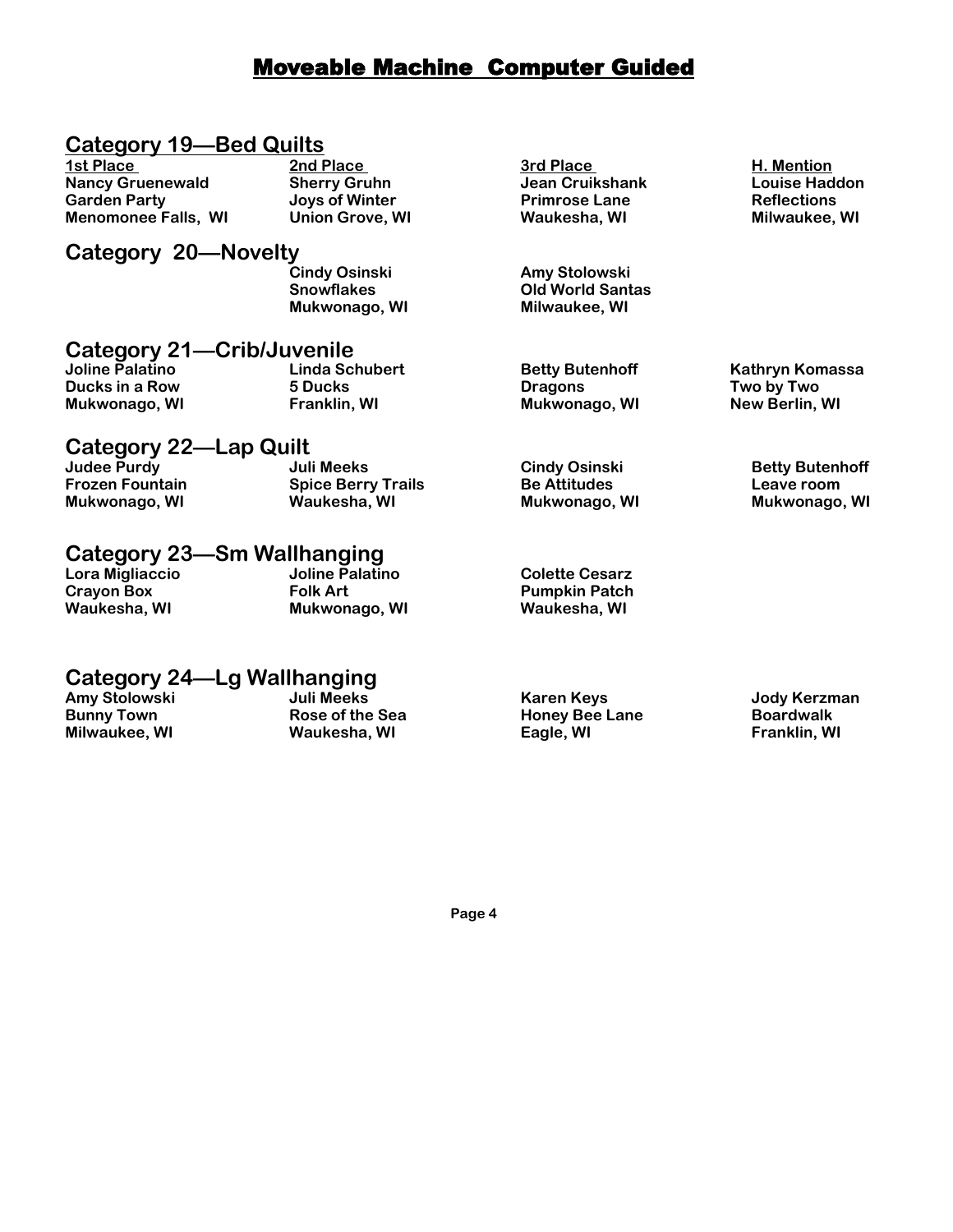#### Other

## **Category 25-1st Time Judged Show**

**2nd Place** 3rd Place **H. Mention** 

**Judy Spaight Turning 20+ Mukwonago, WI** 

# **Category 26—Group**

Mary E. Carlson **Renee Thompson Colette Cesar** Mary Kroll<br>1991 - Dells Mill Dells Mill Churn Dash A-Z **Dells Mill Churn Dash A-Z Pumpkin Seed**

**Mukwonago, WI** 

#### **Category 27—Garments & Personal Accessories**

| Patti Katcha | Joan Blaha     | <b>Brooke Furmanek</b> |
|--------------|----------------|------------------------|
|              | <b>Pockets</b> |                        |
| Muskego, WI  | Waukesha, WI   | <b>East Trov. WI</b>   |

#### **Category 28—Home Furnishings**

| Joan Ledanski               | Marj Roach  | Linda Schubert        | Patti Katcha   |
|-----------------------------|-------------|-----------------------|----------------|
| <b>Charistmas town</b>      | M. Compass  | <b>Braided Blooms</b> | <b>Snowmen</b> |
| <b>Pleasant Prairie, WI</b> | Augusta, WI | <b>Franklin, WI</b>   | Muskego, WI    |

#### **Category 29—Miniatures**

| Patti Katcha       | <b>Brooke Furmanek</b>         | Lisa Foyer     | Sandra Kohls         |
|--------------------|--------------------------------|----------------|----------------------|
| <b>Tina Houses</b> | Twilight                       | Nines in Blue  | <b>WI State Fair</b> |
| Muskego, WI        | East Troy, WI                  | Oconomowoc, WI | Janesville, WI       |
|                    | Catagory 20 Seran/Charm Quilte |                |                      |

### **Category 30—Scrap/Charm Quilts**

**Amy Stolowski Alice Weickelt Jody Goswitz Mary Enge Getting to know Stars Apple Core Stars Milwaukee, WI Fall Creek, WI Hartland, WI New Berlin, WI**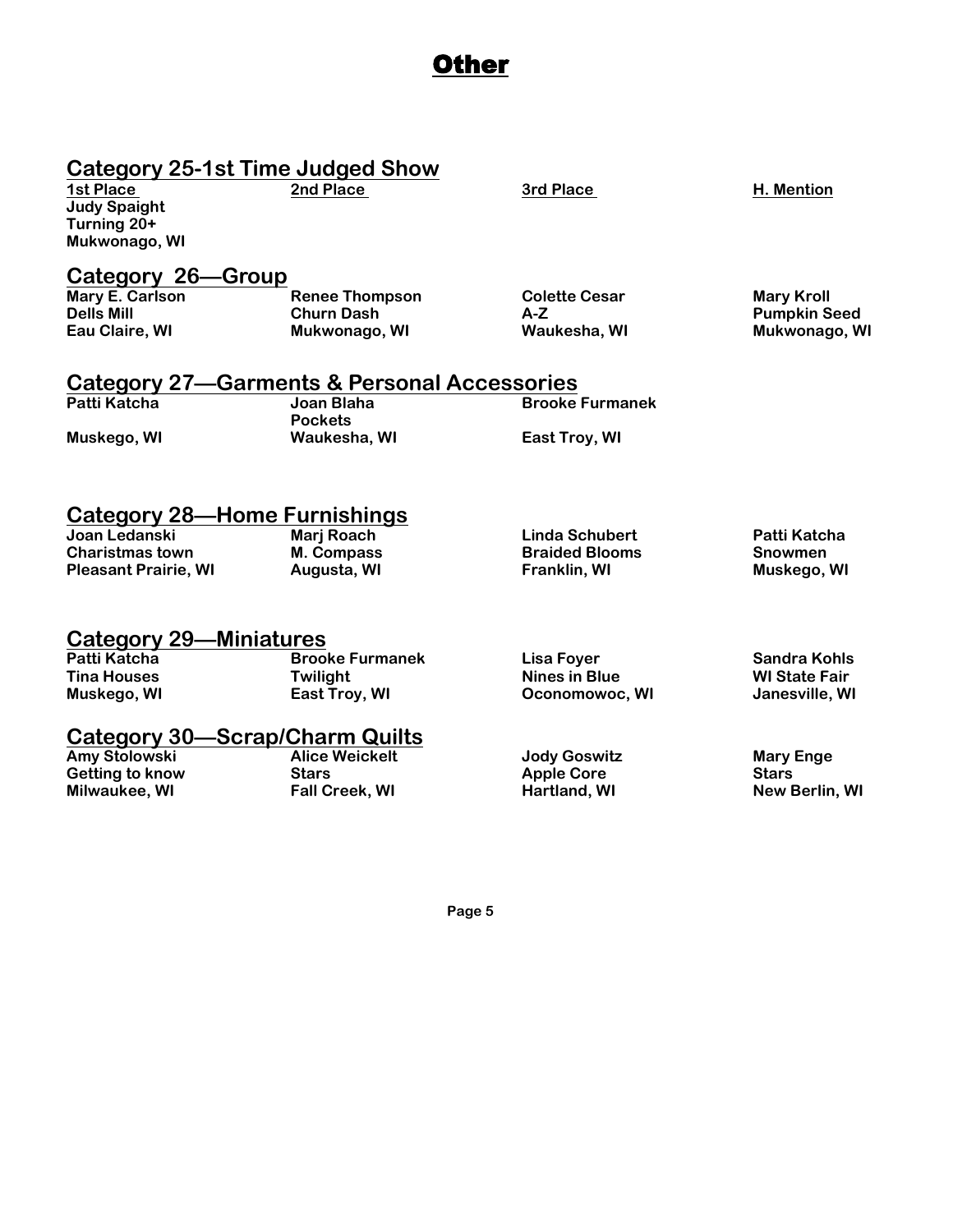#### Youth

### **Category 31 ages 5-8**

**Josh Mueller Fly Fishing Waukesha, WI** 

**1st Place 2nd Place 2nd Place Place 3rd Place 3rd Place 3rd Place 3rd Place 3rd Place 3rd Place 3rd Place 3rd Place 3rd Place 3rd Place 3rd Place 3rd Place 3rd Place 3rd Place 3rd Place 3rd Place 3rd Place 3rd Place 3rd P** 

### **Category 32 ages 9-13**

**Nolan Forster Jacob Forster Penguin pillow Dog Mukwonago, WI Mukwonago, WI** 

#### **Category 33 ages 14-18**

**Ethan Forster Records Mukwonago, WI** 

### Show Theme: "Scraptastic 50+ fabrics"

### **Category 34—Bed Quilts**

**Joline Palatino Sandra Kieturkus Jody Goswitz Marcia Singer Hexagon 1930 Clamshell Log Cabin** 

Mukwonago, WI **Hartford, WI <b>Hartland**, WI **Hartland, WI Conomowoc**, WI

### **Category 35 -Wallhanging**

**Long Time Gone 6 Contract Friendships Construct Gypsy Wife Construct Stairway Construct Construct Construct Construct Construct Construct Construction Construction Construction Construction Construction Construction Const Augusta, WI Mukwonago, WI East Troy, WI Sun Prairie, WI** 

**Marj Roach Renee Thompson Jo Jacobi Janell Weinberger**

### **Category 36—Lap/Crib Quilt**

**Katheryn Komassa Mancy Lightfield, Brooke Furmanek Hanover Stars Community Club Easy Peasy Community Bloomers Community Scrap Mischief Caledonia, WI New Berlin, WI East Troy, WI East Troy, WI**